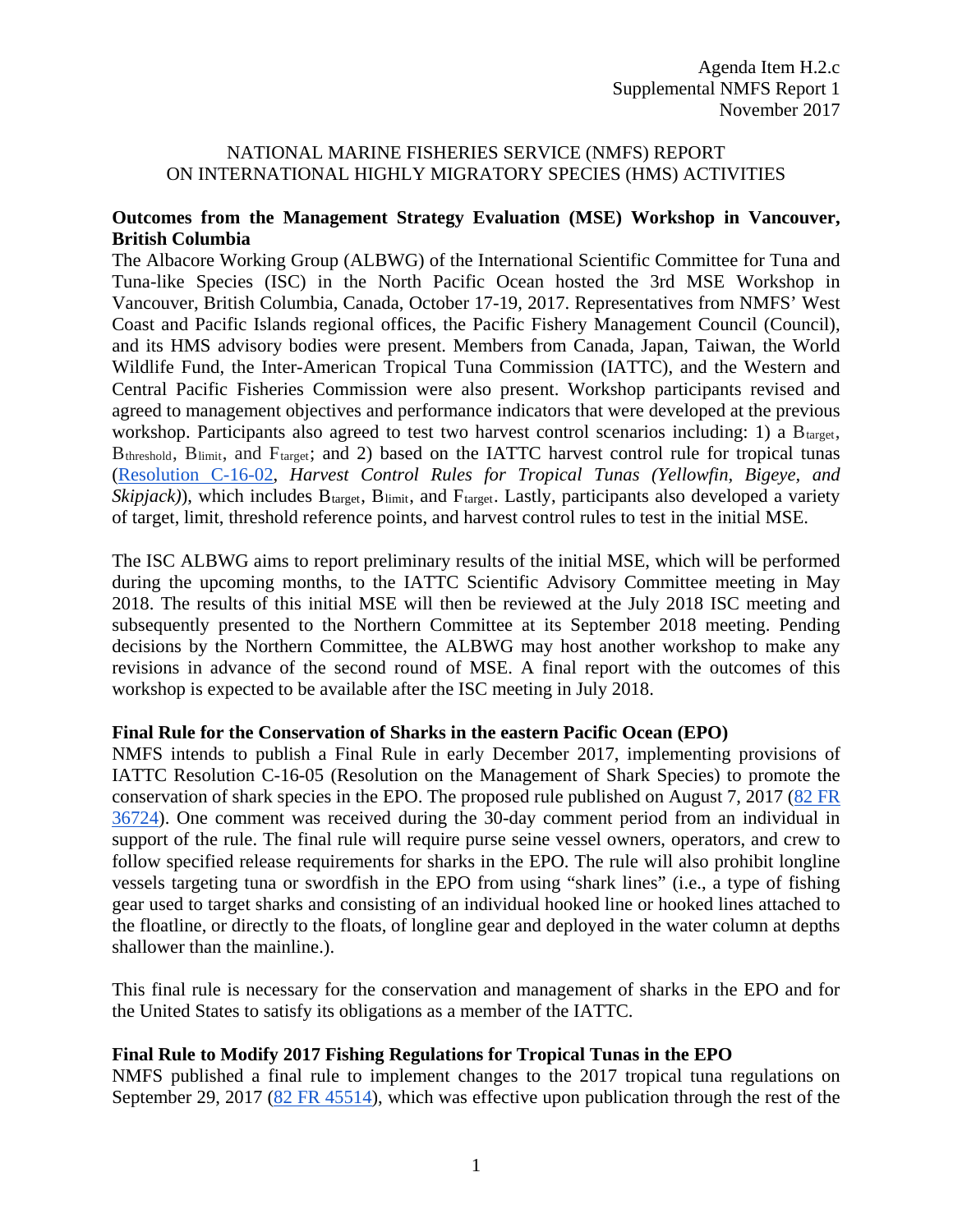2017 calendar year. The changes were agreed to at the 92<sup>nd</sup> Meeting of the IATTC in July 2017 under Resolution [C-17-02](https://www.iattc.org/PDFFiles2/Resolutions/C-17-02-Tuna-conservation-in-the-EPO-2018-2020-and-amendment-to-Res.-C-17-01.pdf) (*Conservation Measures for Tropical Tunas in the Eastern Pacific Ocean During 2018-2020 and Amendment to Resolution C-17-01*). The changes are specific to commercial purse seine vessels, which were being managed under a total allowable catch (TAC) scheme and a 62-day closure period until C-17-02 was adopted. The C-17-02 changes removed the TACs requirements and replaced them by extending the established closure period from 62 days to 72 days (vessels only have to observe one of the following closure period options: July 29, 2017 to October 8, 2017, or November 9, 2017 to January 19, 2018). Additionally, so that there was not overlap in timing, the area closure (known as the corralito) off of the coast of Ecuador was shifted to October 9, 2017 to November 8, 2017. Original and amended regulations, per C-17-01 and C-17-02 respectively, will expire December 31, 2017.

#### **Proposed Rule for Tropical Tuna for 2018-2020**

NMFS will propose regulations under the Tuna Conventions Act to implement provisions included in Resolution C-17-02 (*Conservation Measures for Tropical Tunas in the Eastern Pacific Ocean During 2018-2020*), which was adopted at the July 2017 IATTC meeting. This proposed rule would apply to U.S. commercial fishing vessels that use purse seine or longline gear and fish for tropical tuna (i.e., yellowfin, bigeye, and skipjack tuna) in the IATTC Convention Area<sup>[1](#page-1-0)</sup> during 2018 through 2020. The proposed rule would maintain several purse seine regulations in effect for 2017 including a 72-day fishing closure period, a time/area closure in the EPO for 31 days, and a requirement that all tropical tuna be retained on board and landed, except in specified circumstances. In addition, this proposed rule would revise several measures including the regulations related to force majeure, increase the existing bigeye tuna catch limit from 500 mt to 750 mt for U.S. longline vessels greater than 24 meters in overall length, include new regulations on transfers of bigeye tuna longline catch limits between IATTC member and cooperating non-members, and include new management measures on fish aggregating devices. NMFS expects this proposed rule to publish by mid-November 2017.

# **Proposed rule for Pacific bluefin Tuna trip limits in 2018**

NMFS anticipates publishing a proposed rule by late November 2017 to revise commercial Pacific bluefin tuna regulations for 2018. This rule would impose a 1-metric ton (mt) trip limit for all commercial U.S. vessels except for drift gillnet vessels, which would be subject to a 2-mt trip limit, throughout all of 2018 or until the 2018 catch limit is reached and NMFS closes the fishery. [Resolution C-16-08](https://www.iattc.org/PDFFiles2/Resolutions/C-16-08-Conservation-and-management-of-Pacific-bluefin-tuna.pdf) provides two limits: 600 mt over two years (2017 and 2018) and no more than 425 mt in a single year; this year, the United States exceeded 425 mt. Preliminary estimates indicate 480 mt was caught in 2017, therefore the 2018 catch limit will be approximately 120 mt.

At its September 2017 meeting, the Council recommended NMFS implement a 1-mt trip limit in 2018 such that United States could avoid exceeding its biennial limit while allowing catch in small quantities, such as from incidental catch. NMFS, however, is proposing a 2-mt trip limit for drift gillnet vessels because it would further minimize the potential for regulatory bycatch during trips when PBF is caught incidentally. While the large majority of landings by vessels

<span id="page-1-0"></span><sup>&</sup>lt;sup>1</sup> The IATTC Convention Area includes the waters bounded by the coast of the Americas, the 50 $\degree$  N. and 50 $\degree$  S. parallels, and the 150° W. meridian. This area includes the United States West Coast Exclusive Economic Zone (EEZ).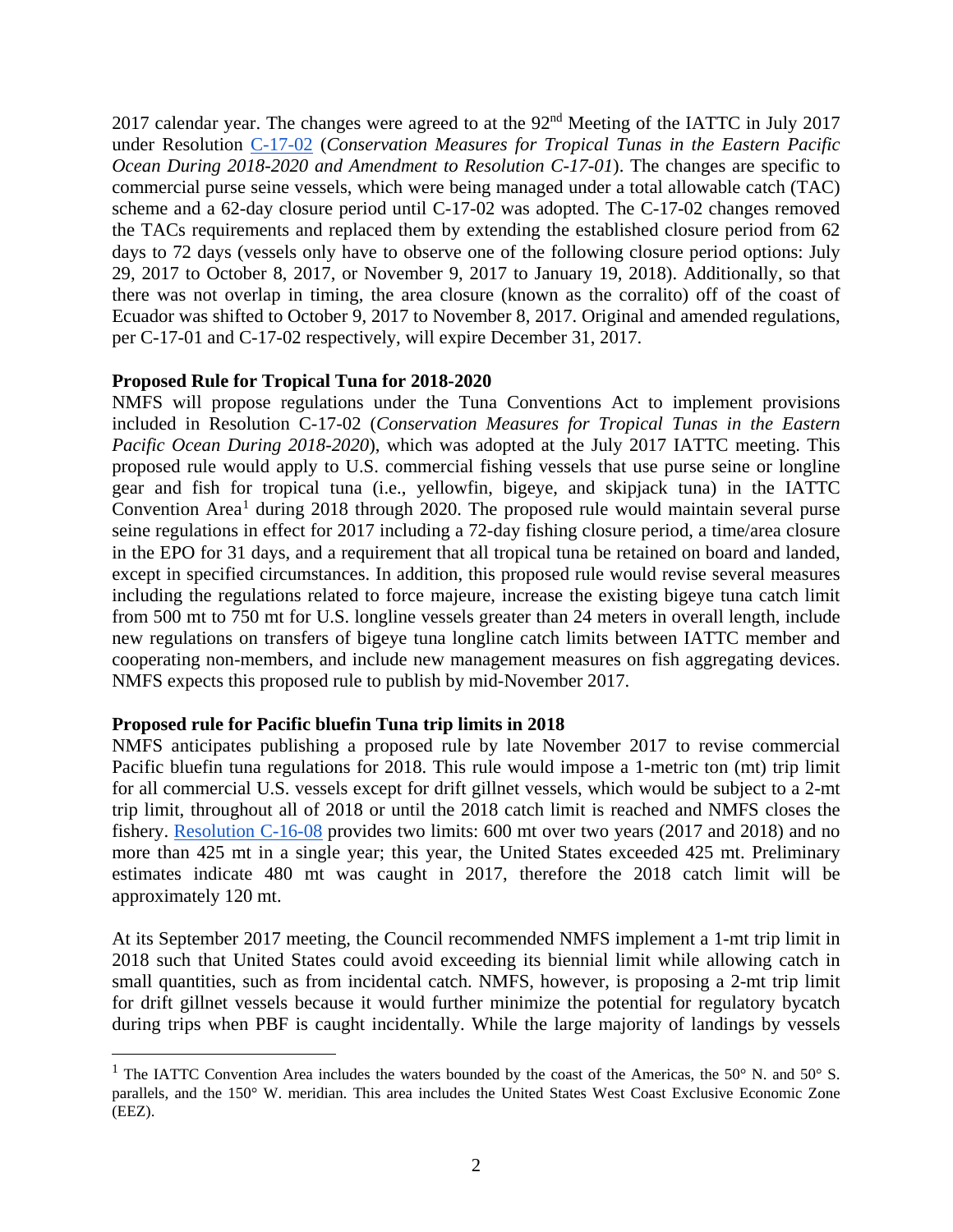other than purse seine have been less than 1 mt, some landings exceeded 1 mt, and a single landing exceeded 2 mt (see Tables 1 and 2 for summaries of landings data). In particular, all but one of the landings that exceeded 1 mt were landed by drift gillnet vessels. Additionally, because recent landings by vessels other than purse seine have not exceeded 40 mt in a single year, the risk of exceeding the 2018 catch limit is appears to be low. NMFS is soliciting comment from the Council, its advisory bodies, and the public on the proposed trip limit; in particular, NMFS requests that stakeholders consider if the 1 mt and 2 mt trip limits are appropriate for the purposes of minimizing the potential to exceed the 2018 catch limit and prevent regulatory discards where possible.

The Council also recommended NMFS re-open the fishery for the remainder of 2017 to allow incidentally caught Pacific bluefin tuna to be landed and for proper record keeping for stock assessment purposes; however, NMFS, in consultation with the U.S. Department of State, decided not to act on that recommendation, because re-opening the fishery after exceeding the 2017 annual limit was not contemplated under Resolution C-16-08 and would result in the United States being considered out of compliance with the resolution by other members. However, the U.S. will explore options to consider such flexibility during discussions at the 2018 annual meeting of the IATTC. Lastly, fisheries likely to discard Pacific bluefin tuna during the remainder of 2017 include the drift gillnet fishery, which has observer requirements where discard information should be collected.

**Table 1. Annual average and maximum PBF landings (metric tons) by all vessels in a fleet in years PBF was landed from 2007-2016. NPALB = North Pacific Albacore. Source: Pacific Fisheries Information Network.** 

| <b>Fleet</b>                     | Avg.  | Max.   |
|----------------------------------|-------|--------|
| Large-mesh drift gillnet         | 5.47  | < 20   |
| Longline (West Coast and Hawaii) | 0.1   | < 1    |
| NPALB Surface hook-and-line      | 0.047 | < 1    |
| Unknown or Non-HMS Fishery       | 0.1   | < 1    |
| Other hook-and-line*             | 4.74  | $<$ 35 |
| Purse seine*                     | 199   |        |

\*Fleet targets PBF.